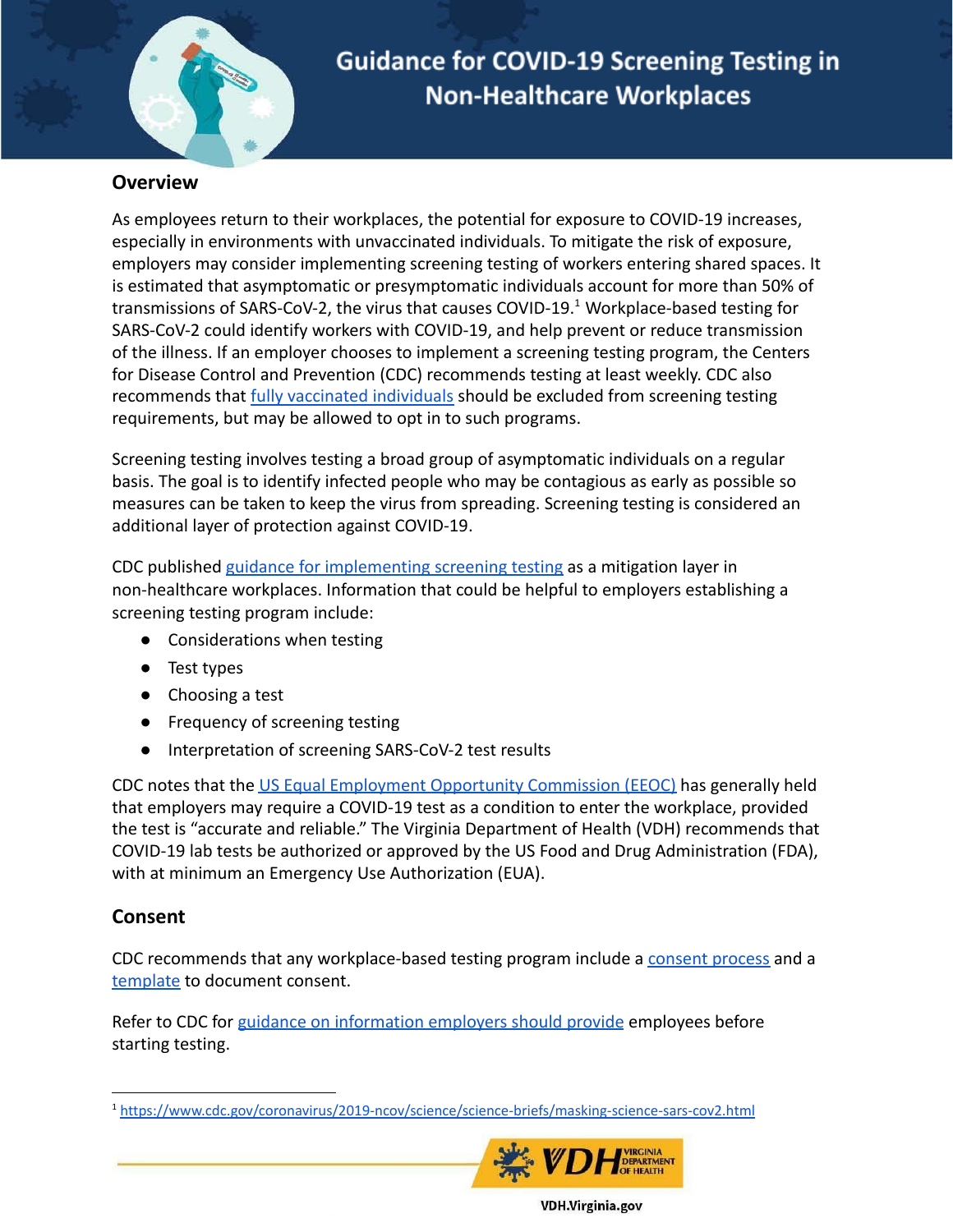

## **Potential Implementation Models**

Prior to initiating testing, employers should ensure they have appropriate [isolation](https://www.vdh.virginia.gov/content/uploads/sites/182/2020/04/Home-IsolationQuarantine-Release-Graphic_FINAL.pdf) and [quarantine](https://www.vdh.virginia.gov/coronavirus/local-exposure/) protocols in place. Other policies employers should consider include how tests will be funded, sick leave/absence policies, notification procedures, and processes for reporting to the health department.

Two types of COVID-19 tests are available: molecular and antigen tests. Polymerase chain reaction (PCR) testing is a type of molecular test. Generally, a PCR test must be analyzed by a lab, and it can take at least 24 hours to receive a result. An antigen test typically returns a result within 10-30 minutes. Selecting a test may require making trade-offs among specificity/sensitivity, cost, and speed of result. More information on COVID-19 testing can be found on the [VDH website](https://www.vdh.virginia.gov/coronavirus/covid-19-testing/).

There are many different testing kits and vendors available on the market. Below are three sample testing models for employers to consider and modify to develop their own customized testing program.

#### **Model A: Proctored point-of-care testing at the employee's home**

The employer distributes self-administered, point-of-care, or "rapid-tests," to employees to perform at home, and a vendor provides telehealth sessions to oversee specimen collection and performance of the test. The vendor may assist the employee with actions to take based on the test result. The vendor also provides a Clinical Laboratory Improvement Amendment (CLIA) Certificate of Waiver and a clinician order for the test, if needed. Employers should work with the vendor to determine a plan for reporting results.

More information about point-of-care antigen testing can be found on the [VDH website.](https://www.vdh.virginia.gov/coronavirus/antigen-testing-recommendations/#poc-ag-tests) The FDA also maintains a [searchable list](https://www.fda.gov/medical-devices/coronavirus-disease-2019-covid-19-emergency-use-authorizations-medical-devices/in-vitro-diagnostics-euas-antigen-diagnostic-tests-sars-cov-2) of antigen tests that have an EUA.

### **Model B: Full "turnkey" PCR testing provided by vendor**

The employer contracts with a testing vendor to conduct on-site specimen collection. The vendor will typically provide staff to collect specimens or observe self-collection. The vendor then performs analysis at an off-site lab. Employers should ensure that selected vendors have an up-to-date Clinical Laboratory Improvement Amendment (CLIA) Certificate. Employers should also ensure that selected vendors have the ability to provide a clinician order for testing. Most vendors can develop a communication plan for reporting results.

Employers can [search the FDA's database](https://www.fda.gov/medical-devices/coronavirus-disease-2019-covid-19-emergency-use-authorizations-medical-devices/in-vitro-diagnostics-euas-molecular-diagnostic-tests-sars-cov-2#individual-molecular) to confirm that the test performed by their vendor has received an EUA.



Updated 8/4/2021

**VDH.Virginia.gov**